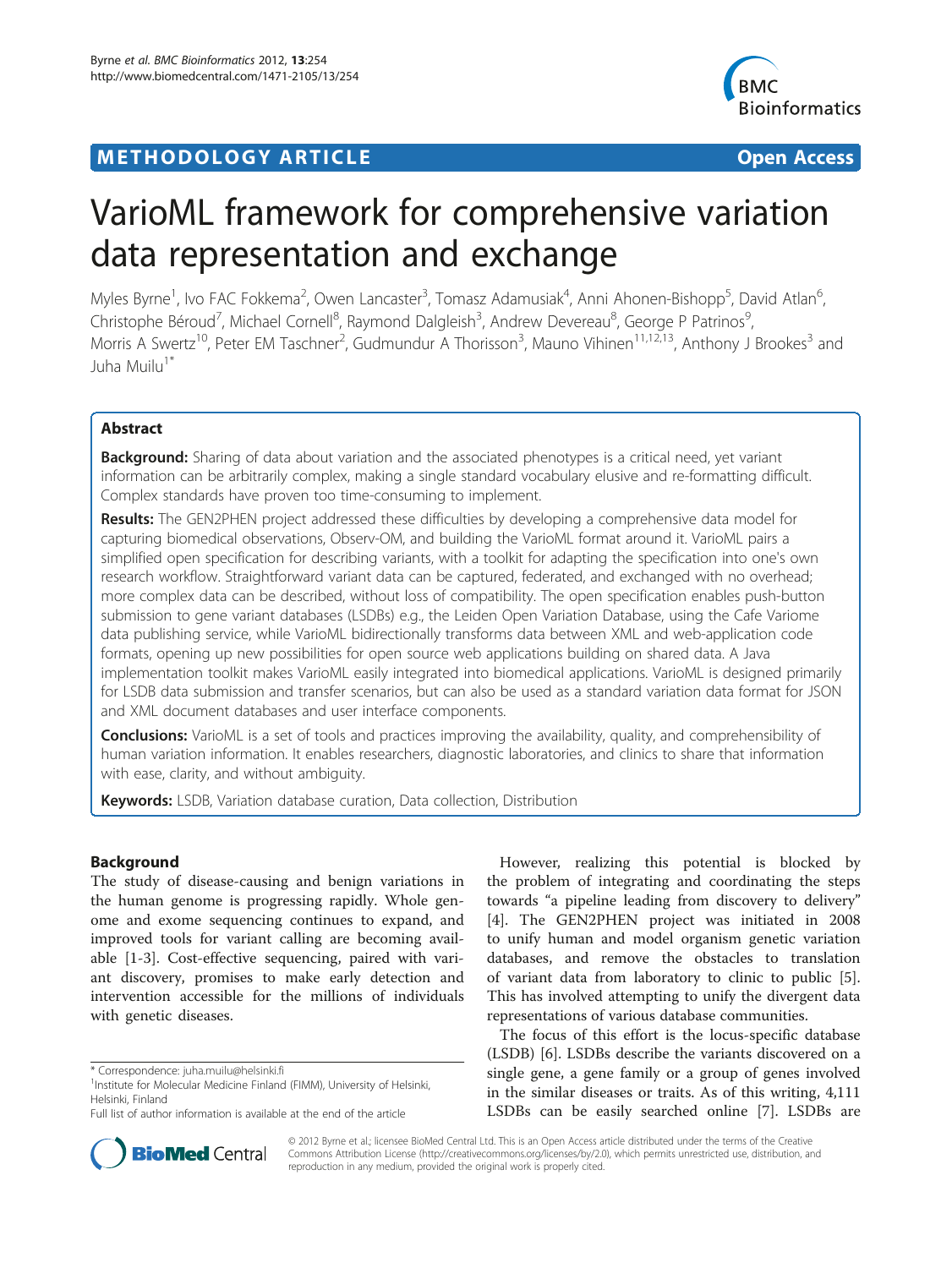curated by experts on their respective loci, and as such are typically the best resources of gene variant information available [[8\]](#page-8-0). A comprehensive 2010 analysis of 1,188 LSDBs provides a useful overview of the domain, providing encouraging results, such as finding only 5.4% to be outdated [\[9](#page-8-0)]. However, the study also found that only 8% provided detailed disease and phenotypic descriptions. LSDBs also vary widely in format, diverging to satisfy the immediate requirements of numerous use cases, making comprehensive, global analysis of data concerning a given variant difficult, if not impossible [[10\]](#page-8-0). LSDBs are also typically incomplete, either from a lack of capacity on the part of the data submitters or curators to include all pertinent data, or from the original data lacking key elements altogether [[9,11\]](#page-8-0). It is well recognised that the data will often be incomplete if you ask too much of the submitters [\[12\]](#page-8-0). Into this situation, next-generation sequencing pipelines are rapidly increasing the scale and complexity of data to be managed [\[13\]](#page-8-0).

# Methods

### Undesigning a standard

All terms and abbreviations used are explained in the glossary (Table [1](#page-2-0)).

We began by incorporating previous work on data requirements [\[6,8](#page-8-0),[14](#page-8-0)] and data modelling activities, such as PaGE-OM [[15\]](#page-8-0) and its generalization Observ-OM [[16\]](#page-8-0), in the design of VarioML LSDBs specification.

VarioML was developed by an international collaboration of variation experts, over a series of workshops organised by the GEN2PHEN project. The design has closely followed the work of Tyrelle and King [\[17](#page-8-0)] on the now defunct BSVM standard, where they proposed using semantically well-defined XML and RDF elements for LSDB data integration. VarioML is designed to serve the greater part of LSDB use cases directly, complementing formats such as GSVML [\[18](#page-8-0)] and PML/DVAR [\[19](#page-8-0)], the latter being an implementation of the PaGE-OM object model [\[15\]](#page-8-0). The format is kept consistent with PaGE-OM and Observ-OM by rooting XML element definitions in the same object model. By providing a structured data framework designed close to application domains, VarioML complements tabular data formats such as VCF [[20,21\]](#page-8-0) and MAGE-TAB [[22](#page-8-0)], which are designed for high-throughput and manual/spreadsheetbased data handling needs.

The collaboration's goal was to readdress these requirements by providing simple data structure components for developing use case specific solutions, defined independently using high-level schema definition languages such as Schematron [\[23](#page-8-0)]. While it may sound complex, this approach provides the necessary flexibility to serve simple specifications for straightforward use cases, while simultaneously enabling development of more complex specifications, all the while maintaining a common foundation of terms, logic, and tooling that integrates both.

#### Ontologies: How much meaning is enough?

Reducing the inherent complexity of annotation formats began by rooting the semantics of the VarioML standard as deeply as possible into base ontologies that underlie science and logic in general. This highlighted the need for a new harmonized model for describing scientific observations in general, providing a common language usable across all domains. For this purpose, a new object model, Observ-OM [\[16\]](#page-8-0), was developed.

In Observ-OM, four basic concept classes represent all elements of any kind of observable data: Targets, Features, Protocols, and Observations. The value this model represents for the variation pipeline is hard to overstate, as it represents what is probably the maximum possible simplification of elements common to all usable scientific observations regarding variants and associated phenotypes.

Grounded in Observ-OM, VarioML had the task of adding only what is absolutely necessary to provide an intuitive and 'decision-free' path for researchers and clinicians: the shortest possible path from variation data in all its current forms, to a unified representation, distributed globally. At the same time, this shortest path had to be extensible to describe non-minimalistic data as needed (Figure [1\)](#page-3-0).

To achieve this, LOVD-based LSDBs [\[8](#page-8-0),[24](#page-8-0)] were used as a content model, in addition to modelling done in previous work [\[15,25](#page-8-0)], and in workshops organized by the GEN2PHEN consortium. This modelling meets the requirements specified previously [[26,27\]](#page-8-0). The specification aims to be minimalistic, but has room for additions where the need arises. Despite this simplification, the underlying base schema can be too verbose for many use cases. Therefore it is important that the schema can be "narrowed", using separate validation tools for specific cases. This has been done for the Cafe Variome pipeline [\[28](#page-8-0)], where separate Schematron [\[23](#page-8-0)] rules are used for defining the content. Schematron was chosen because it allows making complex assertions about the content of XML documents, more complex than are possible using the RelaxNG schema language [[29\]](#page-8-0) used for defining the base VarioML schema, which has better tooling support for defining initial schema elements.

Existing ontologies, such as the Human Phenotype Ontology (HPO) [\[30](#page-9-0)], Sequence Ontology (SO) [\[31\]](#page-9-0), and Variation Ontology (VariO) [\[32](#page-9-0)], can be used with VarioML. Separate SKOS (Simple Knowledge Organization System) [[33](#page-9-0)] vocabularies have been provided for elements which do not have online definitions. The semantics of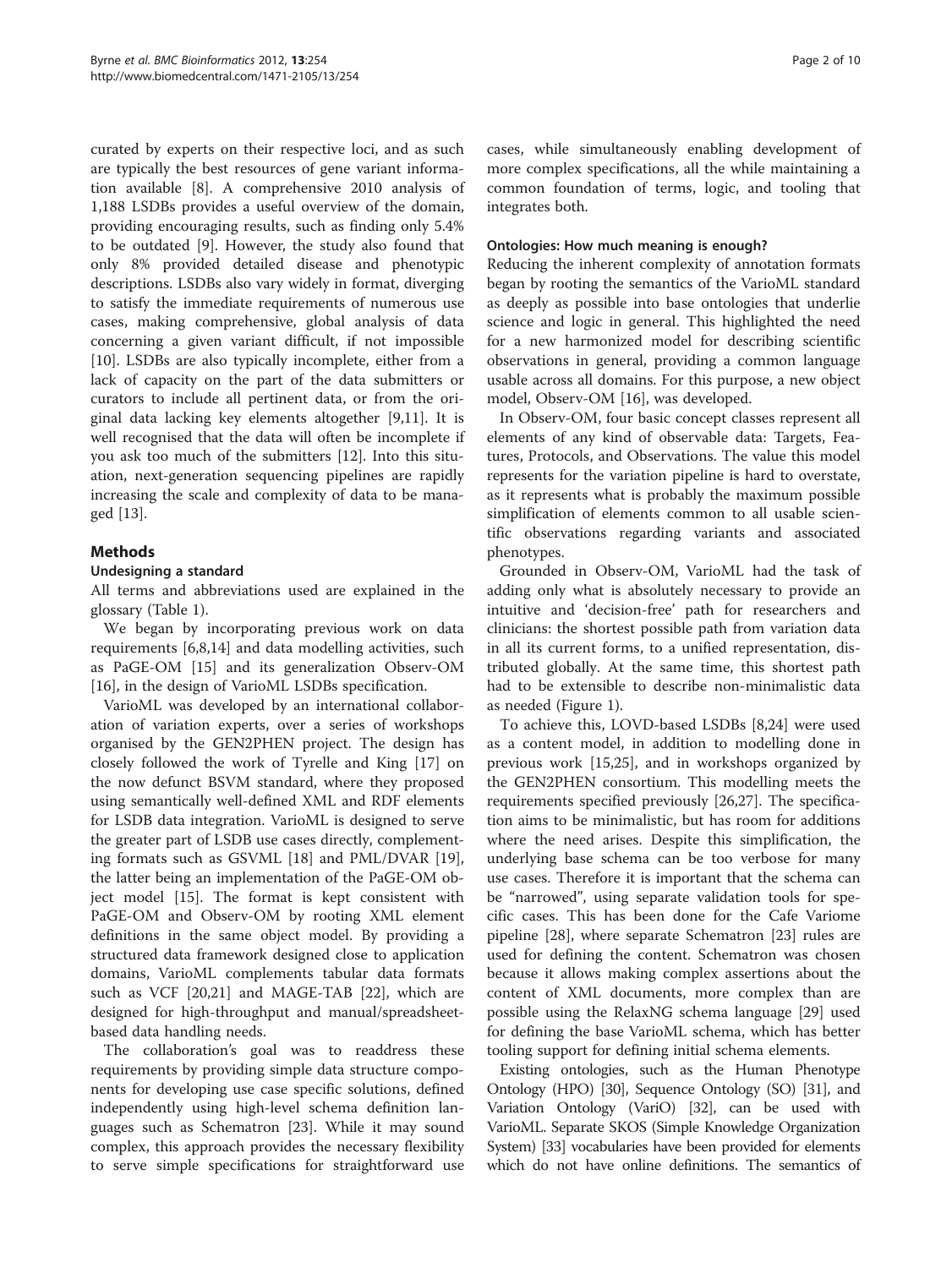#### <span id="page-2-0"></span>Table 1 Glossary

| Name                         | <b>Definition</b>                                                                                                                        | URL                                                                 |
|------------------------------|------------------------------------------------------------------------------------------------------------------------------------------|---------------------------------------------------------------------|
| API                          | Application programming interface                                                                                                        |                                                                     |
| <b>BSVM</b>                  | Pioneering early LSDB integration standard.                                                                                              | See Tyrelle G, King GC, 2003 [15]                                   |
| Café Variome                 | Variation data publishing service                                                                                                        | http://cafevariome.org/                                             |
| Extended Backus-Naur<br>Form | A notation that expresses the grammar of a computer<br>language.                                                                         | http://en.wikipedia.org/wiki/Backus-Naur_Form                       |
| <b>GEN2PHEN</b>              | EU project integrating genotype and phenotype data.                                                                                      | http://www.gen2phen.org                                             |
| <b>GSVML</b>                 | Genomic Sequence Variation Markup Language                                                                                               | See Nakaya J, Kimura M, et al. 2010 [16]                            |
| <b>HPO</b>                   | Human Phenotype Ontology                                                                                                                 | http://www.human-phenotype-ontology.org/                            |
| Jackson                      | Java JSON library                                                                                                                        | http://wiki.fasterxml.com/JacksonHome                               |
| <b>JAVA</b>                  | General programming language                                                                                                             | http://www.java.com                                                 |
| JAXB                         | Java JSON library                                                                                                                        | http://jaxb.java.net/                                               |
| <b>JSON</b>                  | Javascript Object Notation                                                                                                               | http://en.wikipedia.org/wiki/JSON                                   |
| <b>LSDB</b>                  | Gene variant database, Locus Specific Database                                                                                           |                                                                     |
| MAGE-TAB                     | A tab-delimited format for representing functional genomics<br>data.                                                                     | http://www.mged.org/mage-tab                                        |
| <b>MIRIAM</b>                | The MIRIAM Registry provides a set of online services for the<br>generation of unique and perennial identifiers, in the form of<br>URIs. | http://www.ebi.ac.uk/miriam/main/                                   |
| <b>MOI GENIS</b>             | Software generating infrastructure (databases, APIs, GUIs)<br>for life science projects.                                                 | http://www.molgenis.org                                             |
| Object Model                 | An abstract representation of a domain's concepts, data,<br>and relationships between these, used to design or generate<br>software.     |                                                                     |
| Observ-OM                    | A simple system to format and exchange observation data.                                                                                 | http://www.molgenis.org/wiki/ObservStart                            |
| ORCID                        | Open Researcher and Contributor Identification                                                                                           | http://orcid.org/                                                   |
| PML/DVAR                     | An implementation of the PaGE-OM object model.                                                                                           | http://www.openpml.org/                                             |
| RelaxNG                      | Schema definition language for use with XML.                                                                                             | http://relaxng.org/                                                 |
| <b>RDF</b>                   | Resource Description Framework                                                                                                           | http://www.w3.org/RDF/                                              |
| Schematron                   | High-level schema definition language for use with XML.                                                                                  | http://www.ascc.net/xml/resource/schematron/<br>Schematron2000.html |
| <b>SKOS</b>                  | Simple Knowledge Organization System                                                                                                     | http://www.w3.org/2004/02/skos/                                     |
| SO                           | Sequence Ontology                                                                                                                        | http://www.sequenceontology.org/                                    |
| <b>UML</b>                   | Unified Modeling Language                                                                                                                | http://en.wikipedia.org/wiki/Unified_Modeling_Language              |
| VariO                        | Variation Ontology                                                                                                                       | http://variationontology.org/                                       |
| VCF                          | Variant Call Format                                                                                                                      | http://vcftools.sourceforge.net/specs.html                          |
| XGAP                         | XGAP is an open and flexible object model for xQTL, GWL,<br>GWA and mutagenesis data                                                     | http://www.xgap.org                                                 |
| XML                          | eXtensible Markup Language                                                                                                               | http://www.w3.org/XML/                                              |

VarioML elements are well defined via the Observ-OM model; content can be relatively easily transformed to RDF representations for linked data approaches [\[34\]](#page-9-0). An example XSLT application is provided for converting Cafe Variome XML content to an RDF schema, derived using the Pharmacogenetics ontology [[35](#page-9-0)].

A leading example of a submission tool that fulfills this standard is the Cafe Variome platform [\[28\]](#page-8-0) for announcing and advertising disease-related variations identified by diagnostic laboratories, allowing them to be shared by diverse third parties. This platform, when integrated with diagnostic software, allows push-button submission of data from tables to central databases. For these submissions, the single variant is the agreed-upon central organizing concept [\[26\]](#page-8-0). Variants should be submitted in VarioML format, as seen in the example in Figure [2.](#page-3-0)

To date, this functionality has been built into the Leiden Open Variation Database [\[24\]](#page-8-0); GenSearch [[36](#page-9-0)], a tool to detect and interpret variants in DNA sequences obtained by capillary sequences; BC|SNPMax [[37\]](#page-9-0), a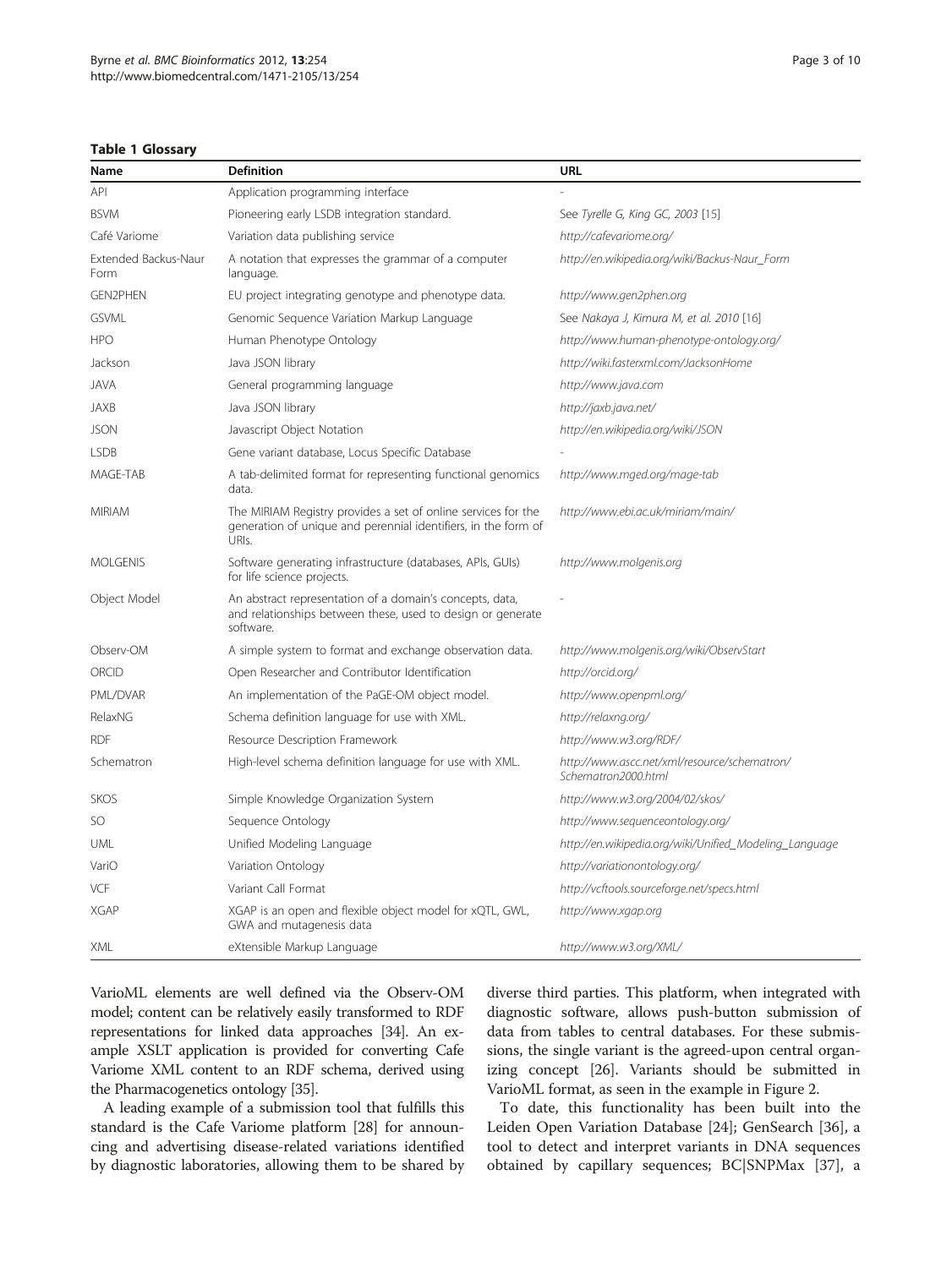<span id="page-3-0"></span>

elements which do often have one-to-one relationship, in the XML implementation. Entities are composed into Observations, having properties such as evidence codes, observation protocols and observation time. Associations between elements are described as single lines, where an asterisk means a 0-to-many multiplicity relationship; i.e. Observation can have one or many evidence codes. All entities also inherit from Annotatable properties which are needed for database cross references and comments. In this case, the open arrow symbol means inheritance or an is-a relationship.



data management tool for genomic research; and is currently being testing with Alamut [\[38\]](#page-9-0).

### Results

# Composing the format

VarioML is composed from an underlying set of XML elements, which reuse the same structural components. Most of the XML elements like phenotype, consequence and evidence\_code are so-called ontology terms, which have necessary properties for making cross references to existing ontologies in a flexible way:

 $\epsilon$  < phenotype term = "Autoimmune polyglandular syndrome type  $1$ " accession = "240300" source = "omim"/>

All ontology terms can be annotated with comments and database cross-references (see Figure 1). Elements can be extended by adding new schema elements: Phenotype is an example of an observation element which reuse properties from the ontology term element. Observation elements have additional information related to the observation, such as date and evidence codes For example, an observed "consequence of mutation" has the evidence code "curator inference," as defined in the Evidence Code ontology [\[39\]](#page-9-0):

<consequence term = "translational frameshift" accession = "SO:0001210" source = "obo.so"> <evidence\_code term = "curator inference" accession="ECO:0000205" source="obo.eco"/> </consequence>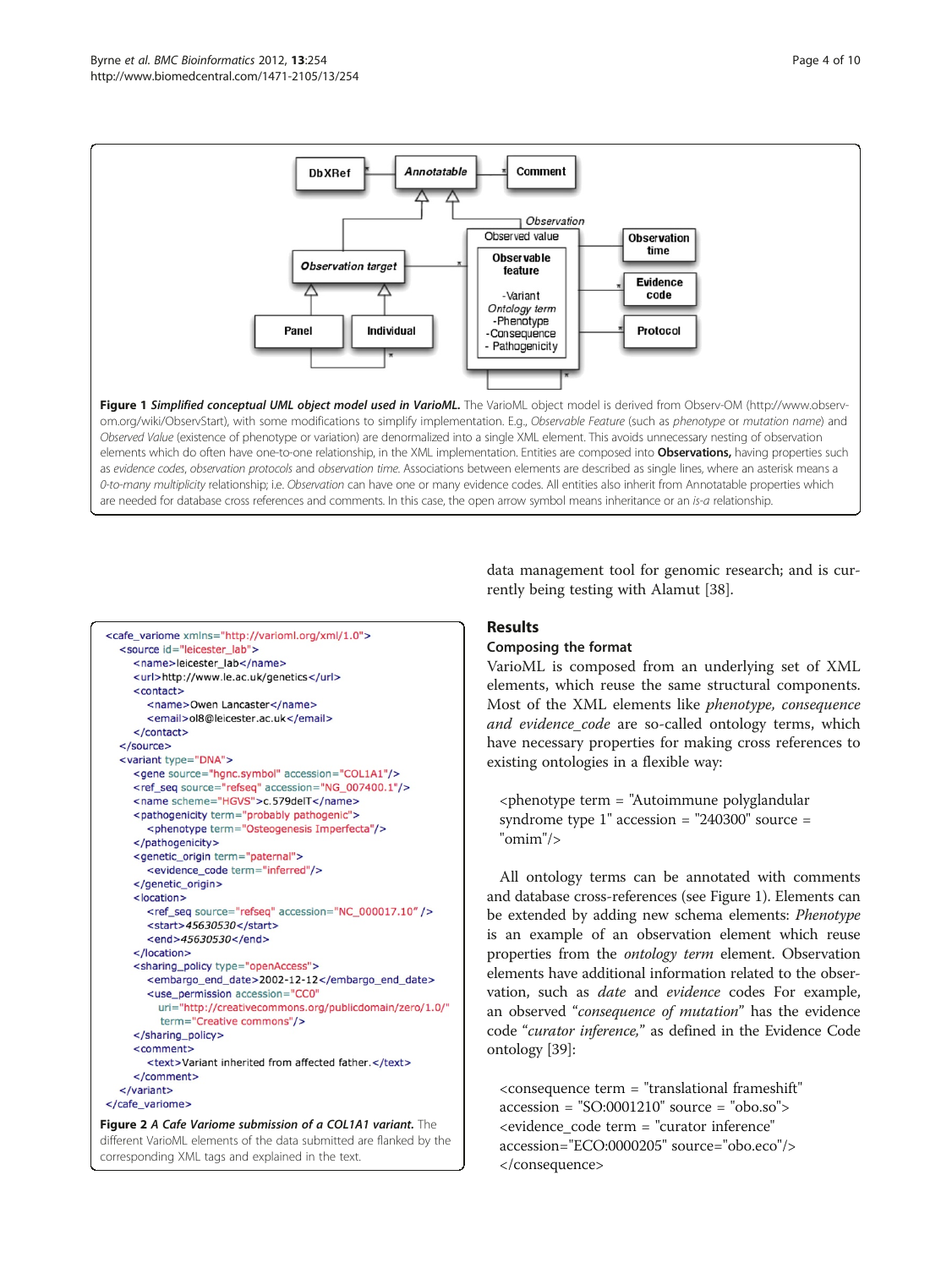<span id="page-4-0"></span>Pathogenicity, on the other hand, is a special case of consequence element, having an optional scope attribute for indicating if the variant has been observed in an individual, family, or population. The *pathogenicity* element also has an optional phenotype element for specifying causal relationships explicitly, where needed:

```
<pathogenicity term = "probably pathogenic"
uri = "http://purl.org/varioml/pathogenicity/skos/
1.0#p_0003"
scope = "family" ><phenotype term = "Osteogenesis Imperfecta, Type I"
accession="166200" source="omim"/>
<evidence_code term = "curator inference"
accession="ECO:0000205" source="obo.eco"/>
</pathogenicity>
```
VarioML is currently used as the XML data submission and release format for the Cafe Variome announcement service. An example of this implementation is given in Figure [2.](#page-3-0)

In the next section, we provide a brief overview of the elements seen in Figure [2](#page-3-0), an example of the straightforward variant descriptions that make up the bulk of LSDB submissions.

### Modular elements for variant annotation

To match raw variation data to the standard descriptions specified in 'Guidelines for establishing locus specific databases' [\[26\]](#page-8-0), users simply match their data to VarioML elements. For large data sets, VarioML's validation tools can be used to check converted data. Following is a partial list of variant data elements required and validated by VarioML, some of which are used in Figure [2](#page-3-0).

### Source

The *source* element stores information on the submitting sources, with attributes for submitting *instance* or *data*base, contact details, and acknowledgements.

VarioML requires submitter identification using the db\_xref element, and recommends that an ORCID ID [[40\]](#page-9-0) be obtained for this purpose. ORCID (Open Researcher and Contributor Identification) is a platform building towards automation of authorization and access infrastructure for institutions and federations [\[41](#page-9-0)]. This combination of standardization of data and researcher ID are necessary components of a translational information system, in which data discovery, access, and incentives to sharing must be closely integrated, constituting a sustainable ecosystem [\[42](#page-9-0)].

### Variant

The *variant* element can be used in a straightforward manner, bounding information reported on a variant

Variant also provides recursive sub-elements, for cases where the reporting variant is composed of other variants located on the same or a sister chromosome.

Variant has an optional observation target attribute. For simplicity, the Panel element is used as a generic target for *variant: panel* can be used to describe any number of individuals, with or without group-specific identifiers, such as *family* or *population*.

#### Gene

The *Gene* is given as a database cross-reference, where source indicates the database or system (e.g. HUGO), and 'accession' is the gene name (e.g., AGA). HGNC symbols or IDs [\[45\]](#page-9-0) must be used for the primary name of a gene. Gene is a database cross-reference type, which is conceptually similar to ontology term.

When specifying sources, the MIRIAM namespace identifiers should be used [[46\]](#page-9-0). For example, the identifier for HGNC gene symbols is hgnc.symbol:

<gene source = "hgnc.symbol" accession = "COL1A1"/>

Use of database identifiers specified in the MIRIAM registry insures consistent naming of sources [\[47](#page-9-0)]. Examples of MIRIAM in use are given in Figures [2](#page-3-0)–3.

### Reference sequence

Variants must always be submitted in the context of a reference sequence. LRGs are the preferred form for reference sequences [[48\]](#page-9-0). LRG sequences 'provide a stable genomic DNA framework for reporting variations with a permanent ID and core content that never changes' [\[49\]](#page-9-0).

| <seg changes=""><br/><variant type="RNA"></variant></seg>       |
|-----------------------------------------------------------------|
| <ref accession="NM_001003722.1" seg="" source="refseg"></ref>   |
| <name scheme="HGVS">r.(2051T&amp;qtC)</name>                    |
| <seg changes=""></seg>                                          |
| <variant type="AA"></variant>                                   |
| <ref accession="NP_001003722.1" seq="" source="refseq"></ref>   |
| <name scheme="HGVS">p.(Ile684Thr)</name>                        |
| $\langle$ /variant>                                             |
| $\le$ /seq changes>                                             |
| $\langle$ /variant>                                             |
|                                                                 |
| <aliases></aliases>                                             |
| <variant type="DNA"></variant>                                  |
| <ref accession="NC 000009.11" seq="" source="refseq"></ref>     |
| <name scheme="HGVS">q.131303403T&amp;qtC</name>                 |
| $\langle$ /variant>                                             |
| $\langle$ aliases>                                              |
| <b>Figure 3 VarioML elements extending the core schema.</b> The |

VarioML elements describing the effect of an AIRE variant at the transcript and protein levels are flanked by the corresponding XML tags and explained in the text.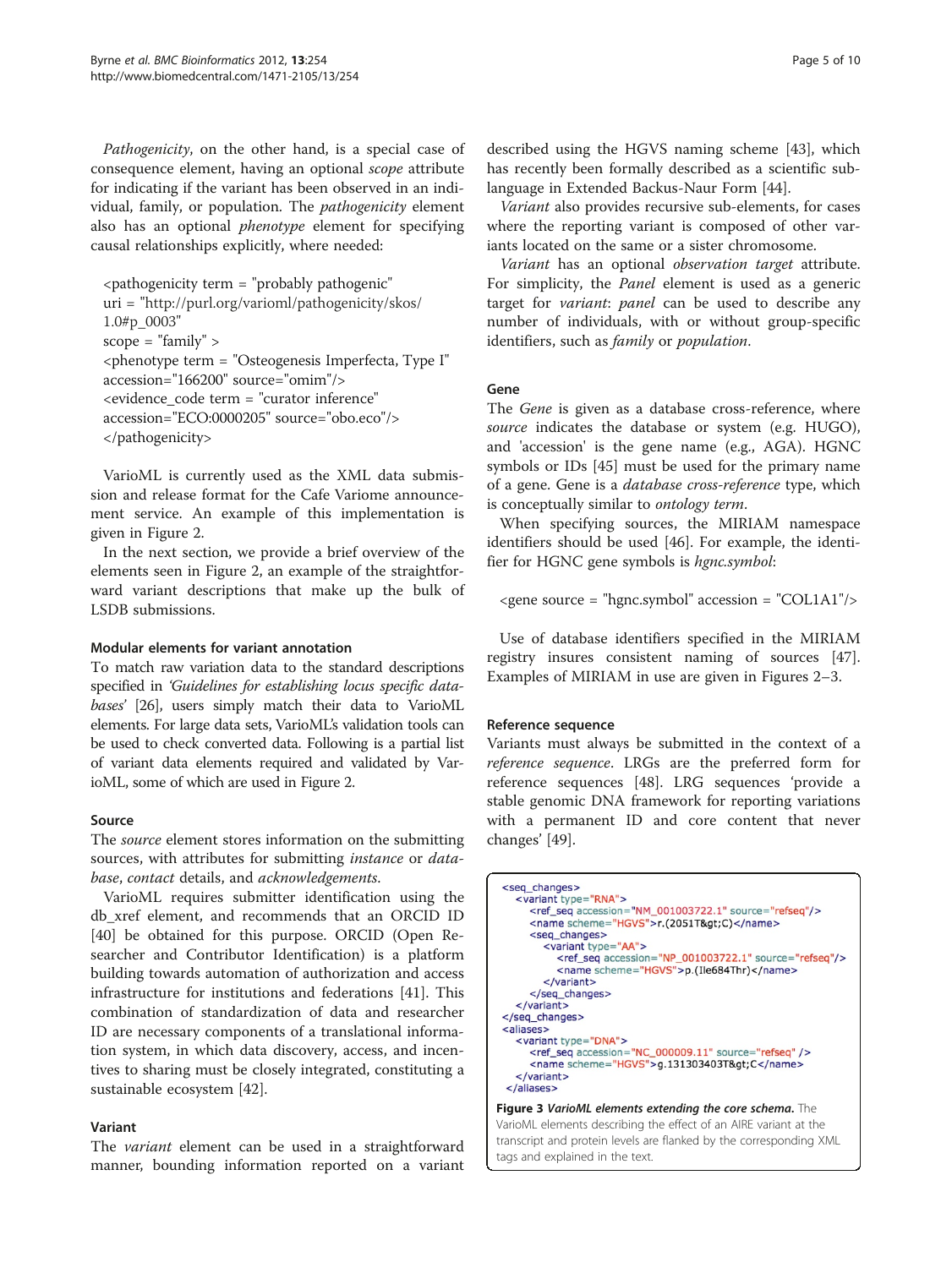#### HGVS name

The name element gives the variant name. While name has an optional attribute *scheme* for indicating the naming scheme used, the primary name of a variant must be given using the HGVS naming scheme [[43,44](#page-9-0)]. To allow machine-processing, the ">" character in an HGVS name must be encoded to ">", as defined in the XML specification [\[50](#page-9-0)].

### Pathogenicity

Pathogenicity has values such as: No known pathogenicity, Probably not pathogenic, Unknown, Probably pathogenic, and Pathogenic. These values meet the guidelines for reporting unclassified variants established in 2007 [\[51](#page-9-0)]. These and alternative terms are provided in a separate SKOS vocabulary [\[52\]](#page-9-0).

#### Genetic origin

The *genetic origin* of a variation can be given in its own observation element. The vocabulary defined in the VarioML SKOS vocabulary can be used [[53](#page-9-0)].

#### Location

A variant can have multiple locations defined on different reference sequences. The location element provides precise standardized positioning of variants, giving possibility to integrate data easily with DAS services [[54](#page-9-0)] and genome browsers. In Figure [2](#page-3-0), the variant position is given using chromosomal coordinates.

### Sharing policy

The inclusion of the sharing policy element in VarioML allows setting fine-grained access control policies per individual variant. Possible values are closedAccess, embargoedAccess, restrictedAccess and openAccess, which are defined in the OpenAIRE guidelines [\[55](#page-9-0)]. Embargo end date tells when data can be publicly released. Use permission is an ontology term which can be used for citing licensing terms. The vocabulary describing these policies is taken from the OpenAIRE specification [\[56](#page-9-0)].

### Additional XML elements

Additional elements, shown in Figure [3,](#page-4-0) demonstrate a first tier of extensions of the core specification. The following elements are not yet implemented in applications, and may be redefined and modified later according to community needs.

#### Effects on RNA and AA sequences

Effects on gene products can be given under the seq\_changes observation element, which can store information on RNA and AA sequences in a recursive manner, using nested seq\_changes elements. For example, a top-level variant element specifies a unique position on

the genome, which can contain RNA level variants in a seq\_changes sub-element, which in turn can contain corresponding AA changes in a further nested seq\_changes sub-element. Consequence annotations can be assigned on these different levels, representing expert agreement about which level is causative of a given consequence.

The Variant element also has places for aliases and haplotype sets. Aliases are for legacy annotations and variations which have been named using different reference sequences. Haplotypes are sets of variants which are in cis relative to one another. These elements can be used if the main variant represents a larger sequence region containing multiple variations. Implementation of these extensions will be finalised as more experience is gained in handling such variations.

### Frequency

Variants can have one or more frequency elements, each of which can use one of three formats: decimal number, number of cases, or categorized value. The decimal number type gives frequency as a floating point value; number of cases type gives frequency as a count; and the categorized value gives frequency as an ontology term, for categorized observations such as "exists" or "less than 100". Population, evidence ontology term, evidence code, protocol id and comment attributes provide context for the frequency value.

#### Implementation

XML remains the reference platform of choice, providing a mature specification, and advanced tools such as schema definition languages [\[57\]](#page-9-0). Our use of extensible XML elements encourages implementers to collaborate closely, since extending the format requires formulating a common development strategy. However, we realized that, as the XML schema is extended, a lacuna could easily open between the data model and its implementations. Adapting changing XML schema into applications has tended to be laborious. We reasoned that absolving application developers of the need to reinvent the wheel of data translation across formats was fundamental to easing the effort and cost of adopting the VarioML standard. We further reasoned that, in biomedicine as well as in other scientific domains, the era of big data likely makes it no longer feasible to develop formats separately from the tooling that transports them bidirectionally across the required data languages (recalling the computer science maxim, 'Data = code' [\[58\]](#page-9-0) [\[59](#page-9-0)]).

In practice, this meant that VarioML schema elements have to work transparently as XML, JSON, and possibly in future as RDF, without incurring a cost of translation to the implementer or user. Providing support for bidirectional translation to JSON was a clear way in which we could enable schema extensions to much more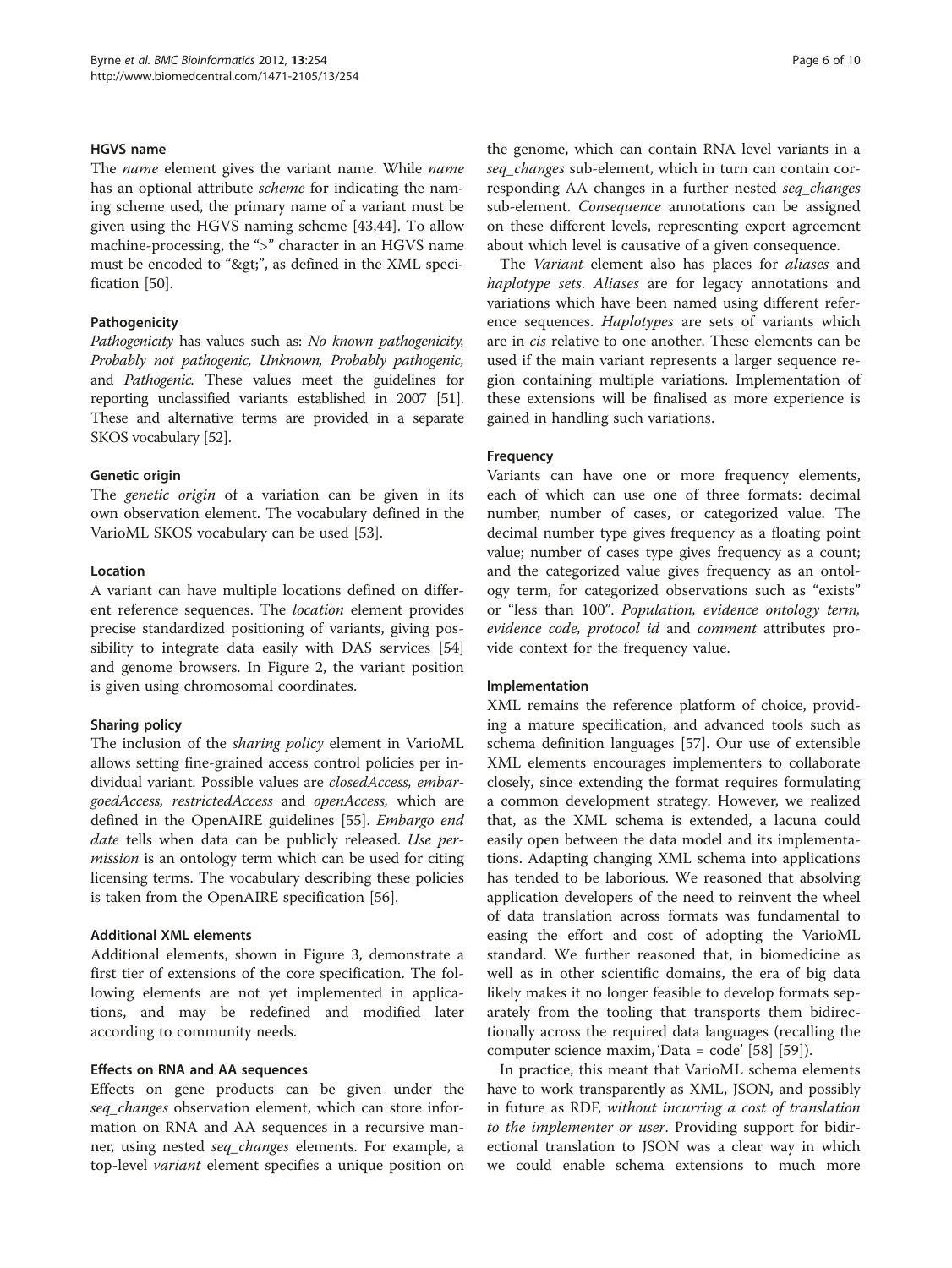quickly and inexpensively be reflected in applications. To this end, VarioML comes with Java and JSON APIs (application programming interfaces), which developers can plug into their applications to handle conversion and publication.

JSON is the common data serialization format now recognized as the lingua franca for data exchange over the web (while we find no academic reference to this fact, it is a commonplace in the web application domain. e.g. [\[60](#page-9-0)]), proven to be faster and consume fewer resources than XML [[61\]](#page-9-0). Serializing to JSON facilitates applying programming techniques to data, to create interactive content, user interface components, etc. in formats native to the web, simplifying the provision of data access [[62](#page-9-0)]. VarioML provides a JSON implementation, currently defined using JAXB [[63](#page-9-0)] and Jackson [[64](#page-9-0)] annotations. This JSON implementation is made available as a VarioML Java library [\[65](#page-9-0)], which can be used to read and write XML and JSON versions of the format. An API is auto-generated from XML instances, providing Java object representations for all VarioML objects. This API will be kept synchronized with the format, and can be used as a helper tool in Java applications. A JSON example of the source element is shown in Figure 4.

In addition to JSON support, the VarioML Java API supports EXI, a binary compression of XML. EXI support leverages the VarioML XML schema, reducing file sizes and the time required for data processing operations by factors of three to ten [[66\]](#page-9-0). While VarioML is primarily focused on curated variant entries produced at the end of HTP pipelines, the use of EXI makes it

```
"sources" : [ {
  "id": example_ID_0001",
  "name": "leicester_lab",
  "urls" [ "http://www.le.ac.uk/genetics" ].
  "contacts": [ {
      "name": "Owen Lancaster",
      "email": "ejh@leicester.ac.uk",
      "db_xrefs": [ {
         "accession": "123456",
         "source": "orcid"
      \}]
  \}]
\}]
```
Figure 4 VarioML in JSON format. XML elements are mapped to JSON objects using JAXB and Jackson annotations via VarioML's Java API. Repeating XML elements become pluralised into JSON arrays. Because JSON does not have an equivalent to XML attributes, XML attribute names can clash with inner element names. In these cases, the JSON name for the XML attribute is changed. Otherwise, mapping VarioML from XML to JSON is a direct transformation of the data structure.

feasible to use VarioML for earlier stages of production pipelines.

The JSON tooling provided with VarioML makes it possible for implementers to develop dynamic user interfaces with substantially less effort and cost [\[67](#page-9-0)], expanding on the possibilities demonstrated by the 'Web Analysis of the Variome' project [\[68,69](#page-9-0)]. A logical next step to contribute to the end-to-end variome pipeline would be to build a variant annotator widget, usable with different database implementations.

# **Discussion**

VarioML has been designed to immediately serve data exchange needs for LSDB's, focusing on curated variant entries produced at the end of data production pipelines. However, as an end-to-end variation pipeline comes together, for a common specification to be truly useful, it must be extensible beyond the immediate LSDB usecase. Next-generation sequencing pipelines make possible exon-capture scenarios in which tens to hundreds of patients are sequenced in one or more genes, presenting new challenges in variant calling, annotation, and data sharing [\[70\]](#page-9-0). To meet the holistic data integration challenge and realize the grand variation pipeline, we need to harmonize the data models, data standards, and content specifications in use at each step, to encompass the descriptive needs of all LSDBs, standardizing their quality and accuracy, and enabling more comprehensive and high quality data curation [\[26\]](#page-8-0). A number of projects have previously attempted to fill these requirements and provide a single multipurpose implementation format for LSDBs, yet have come up against difficulties at multiple levels of design and implementation [\[11\]](#page-8-0). Variation data can be arbitrarily complex, making a single standard specification elusive. LSDB use cases vary a great deal in the depth of detail and structure needed for data capture. Complex standards have proven too time-consuming to implement. Solutions designed in one format cannot be readily transferred to another. Further hampering progress towards a common specification are the multiple strong motivations which labs have to keep variant data private [[71](#page-9-0)].

As work on a unified variome progresses, genetics research faces a paradox: another attempt at a variation standard will not be enough to surmount these obstacles. No matter how comprehensive our current efforts, new standards will inevitably follow. Our understanding of genomic variation is rapidly evolving; multiple and often conflicting forms of variant annotation seem to be required to serve differing use cases, implementations, and viewpoints. Attempts to comprehensively integrate all such descriptions in a single standard can, at this point, be expected to produce either unmanageable complexity, or inaccurate oversimplification. Furthermore, looking ahead, we can be fairly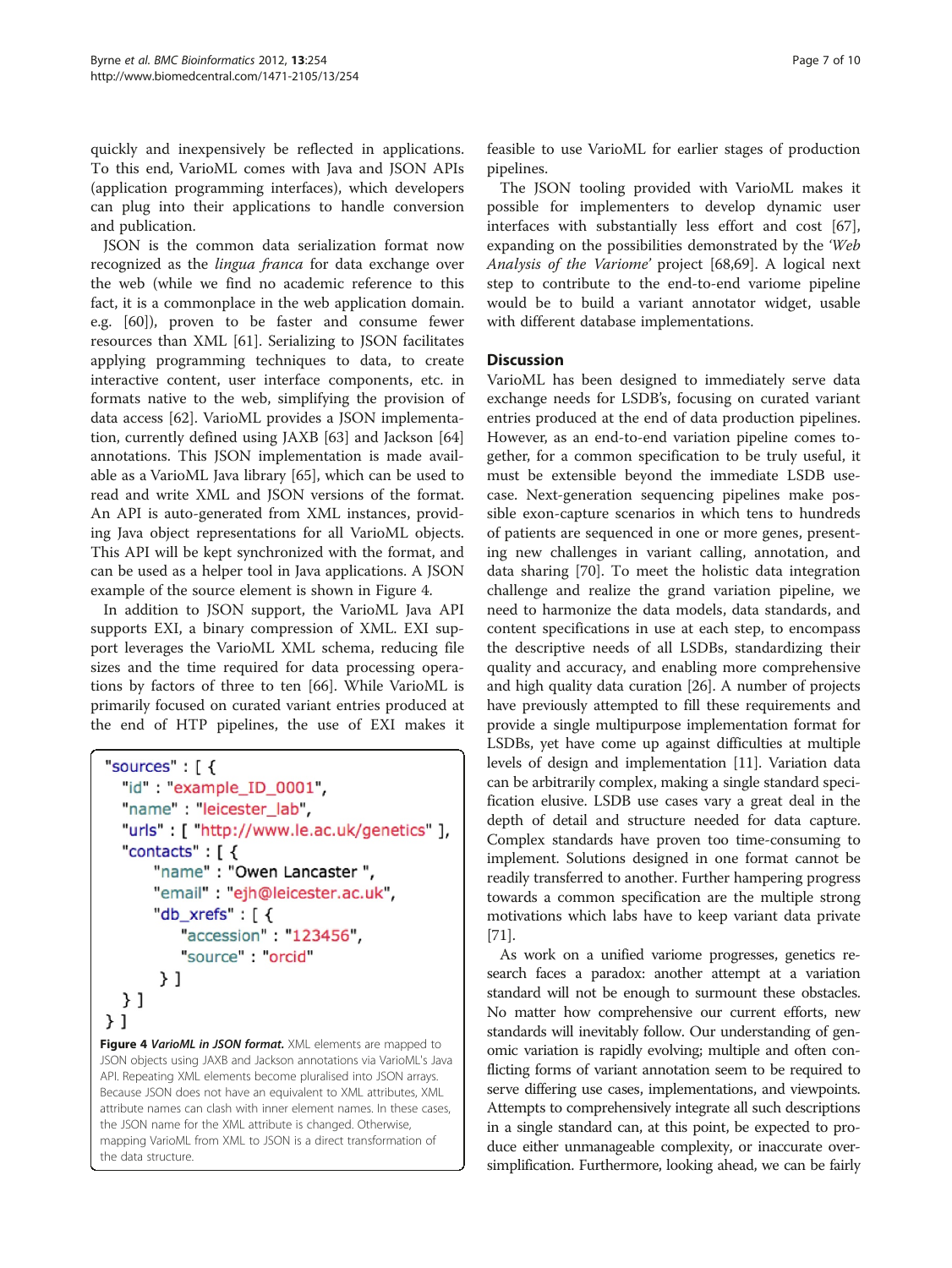certain that new discoveries and technologies will arise that cannot be presently designed for.

In designing VarioML, we therefore turned away from seeking a top-down monolithic solution, choosing instead to make a lightweight framework for composing interoperable, use-case specific 'micro-standards' around the generalized concepts of observation targets, ontology terms, and observations, adapted from the Observ-OM specification [\[16](#page-8-0)]. The core set of VarioML schema elements can be used as building blocks, addressing use cases from the most minimal towards the more complex, while maintaining the underlying interoperability of the data. Implementations can use as many or as few of these blocks as needed, and new elements can be added into the specification as needed. However, with this extensibility also comes the danger of the fragmenting specifications into incompatible versions. While elements are utilized in an increasing number of new representations and schema, at the same time, they are also converging all variation data into a unified variome pipeline. Yet equalizing these needs for divergence and convergence is a task that cannot be planned by a committee. As next generation sequencing continues accelerating both the scale and complexity of the data produced, all producers of variation data have a stake in decreasing the gap between a general variation annotation standard, and the community it serves. Accordingly, VarioML is intended less as a 'completed' specification, more as a nucleation centre around which new specifications can be developed. All variation data producers are called upon to develop this specification collaboratively.

To this end, VarioML development has been turned over to the community. The specification lives inside an open collaboration framework, tightly binding new variation reporting structures to the common schema and tooling, maintaining consistent application generation capability and backwards compatibility with earlier applications and data [[72](#page-9-0)]. We chose two forums to realize this collaboration framework: the VarioML forum at the science-centered GEN2PHEN Knowledge Center [[73\]](#page-9-0), where format details are discussed alongside immediate access to a unified catalog of LSDBs and other tools for variation data integration; and VarioML's GitHub repository [\[74](#page-9-0)], where the schema and XML, JSON, Java, and RDF tools are available, in addition to UML documentation that clarifies the relationships between specification and implementations [\[75](#page-9-0)]. Modified or new compositions using schema elements must be reported in either of these forums and discussed openly, enabling the collaborative extension of the format without breaking existing implementations.

The open-ended nature of the VarioML specification means there should continuously be elements under active redefinition and modification by the community.

These features should not be implemented in applications until consensus on usage is reached. For example, the Variant element allows recursive sub-elements, for cases where the reporting variant is composed of other variants located on the same or a sister chromosome. Yet this and other features (see Additional XML elements section) are not currently implemented in applications.

### Conclusions

VarioML enables researchers, diagnostic laboratories, and clinics to improve the quality of human variation information, and to share that information with ease, clarity, and without ambiguity. VarioML resolves the inherent tendency of variation data to diverge in format and meaning through a modular design that lives in an open collaboration framework, composed of two linked community forums.

With this open collaboration framework, the variome community itself closely binds the evolution of the annotation format and its tooling to the science of the study of human mutations. For example, as new configurations and extensions of the format are developed by various implementers, they can be discussed and improved at the GEN2PHEN Knowledge Center, alongside submissions of relevant data made through Cafe Variome. As community consensus emerges, this agreement translates to changes in the schema and tooling in the common repository. At each step, the provenance of even small contributions are captured and can be used as microattributions [\[42](#page-9-0)].

For such bottom-up, self-organizing management of a common variation standard to work, teams working at critical junctions in the variation pipeline must translate a passion for the vision of the unified variome, into both implementation and development of the shared standard. To date, VarioML has been implemented in three applications (the Leiden Open Variation Database [\[24](#page-8-0)], GenSearch [[36](#page-9-0)], and BC|SNPMax [[37](#page-9-0)]), and is currently being tested in a fourth (Alamut [[38\]](#page-9-0)). In each case, VarioML is used to enable push-button submission of data through the Cafe Variome service [[28](#page-8-0)].

With consensus on a minimal standard, implementation is the remaining bottleneck. Users, from research teams to commercial software producers, need to focus their software-related activity to those tasks in which their resource costs are proportionally smaller than the added value afforded by adopting new tools and data models. VarioML has been designed to minimize the effort required for both implementation and extension, framing the specification itself with Java and JSON APIs on the one hand, and an open collaboration framework on the other. We hope this approach proves useful throughout the variation science community, as it meets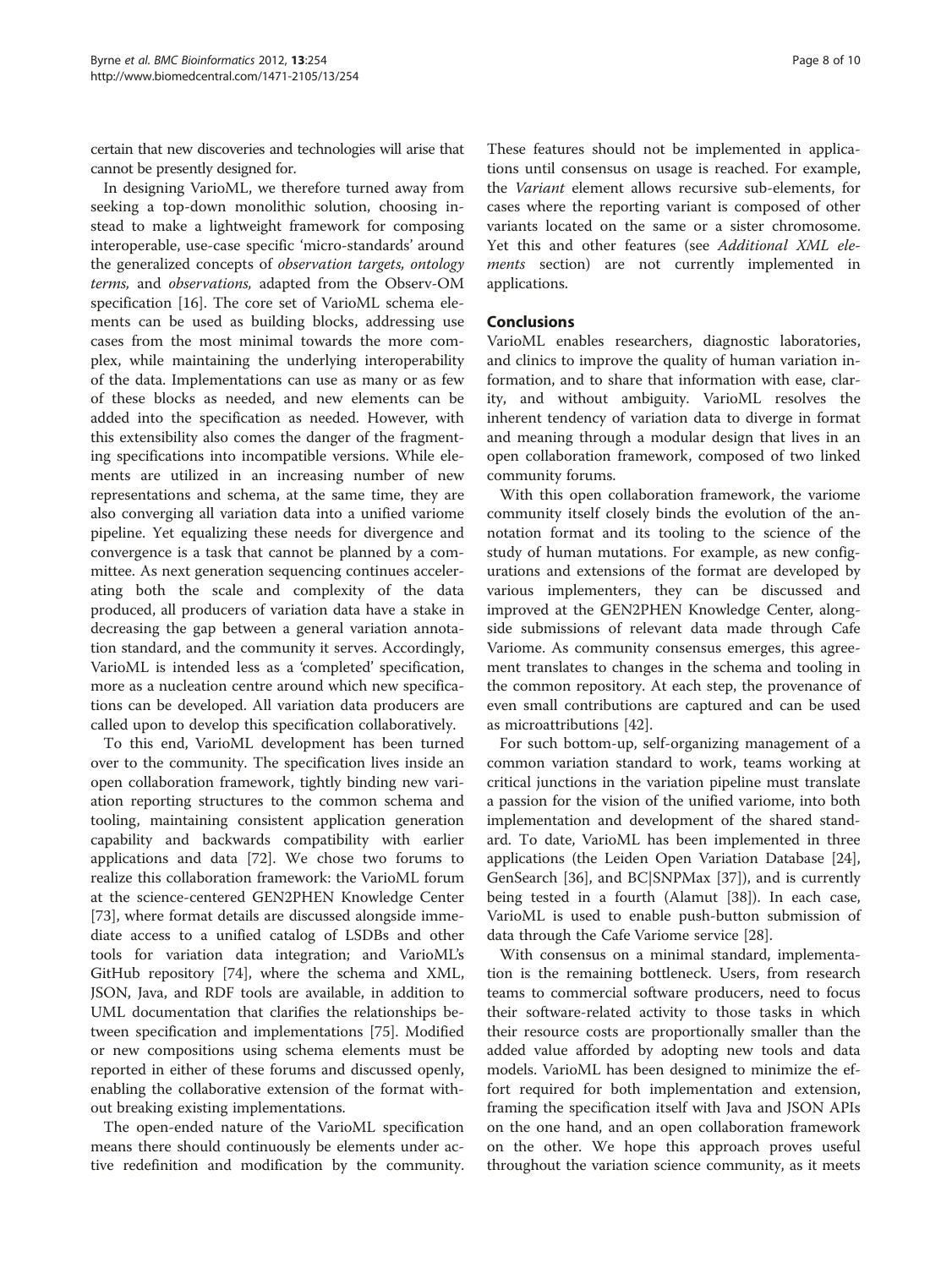<span id="page-8-0"></span>the challenge and potential of next generation sequencing, and quickens to open the path from discovery to delivery.

#### Competing interests

The authors declare no competing interests.

#### Authors' contributions

MB collated the contributions of other authors, and wrote the body of the manuscript. IFACF was a central participant in defining and refining the VarioML format, as a participant in GEN2PHEN and as one of the creators of the Leiden Open Variaton Database. OL was a central participant in defining and refining the VarioML format, as a participant in GEN2PHEN and as one of the creators of the Cafe Variome data submission platform. TA participated in defining and refining the VarioML format. AAB participated in refining the VarioML format, as an implementer of the specification in the BC|SNPMax application. DA participated in refining the VarioML format, as an implementer of the specification in the Gensearch application. CB participated in defining and refining the VarioML format. MC participated in defining and refining the VarioML format. RD participated in defining and refining the VarioML format. AD participated in defining and refining the VarioML format. GP participated in defining and refining the VarioML format, as a participant in GEN2PHEN and representing the National Ethnic Mutation Databases in this activity. MS was a central participant in defining and refining the VarioML format, as a participant in GEN2PHEN and as one of the creators of Observ-OM, Pheno-OM, and the Molgenis application platform. PEMT was a central participant in defining and refining the VarioML format, as a participant in GEN2PHEN and as one of the creators of the Leiden Open Variaton Database. GT was a central participant in defining and refining the VarioML format, as a participant in GEN2PHEN and as one of the creators of the ORCID researcher identification platform. MV was a central participant in defining and refining the VarioML format, as a participant in GEN2PHEN and as the creators of the Varioation Ontology. AB was a central participant in defining and refining the VarioML format, as chair of GEN2PHEN and as one of the creators of the Cafe Variome data submission platform. JM was a central participant in defining and refining the VarioML format, as a participant in GEN2PHEN and as the managing creator of the VarioML specification. All authors participated in the design and testing of VarioML. All authors read and approved the final manuscript.

#### Acknowledgements

The research leading to these results has received funding from the European Community's Seventh Framework Programme (FP7/2007-2013) under grant agreement number 200754 - the GEN2PHEN project.

#### Author details

<sup>1</sup>Institute for Molecular Medicine Finland (FIMM), University of Helsinki, Helsinki, Finland. <sup>2</sup>Department of Human Genetics, Leiden University Medical Center, Leiden, Netherlands. <sup>3</sup>Department of Genetics, University of Leicester, Leicester, UK. <sup>4</sup>Medical College of Wisconsin, Milwaukee, WI, USA.<br><sup>5</sup>Biocomputing Platforms, Ltd. Espoo, Einland, <sup>6</sup>Phenosystems Inc Biocomputing Platforms, Ltd, Espoo, Finland. <sup>6</sup>Phenosystems Inc, Brussels, Belgium. <sup>7</sup>INSERM UMR\_S910, Faculté de Médecine La Timone, Marseille, France. <sup>8</sup>National Genetics Reference Laboratory, Manchester, UK.<br><sup>9</sup>Denartment of Pharmacy, School of Health Sciences, University <sup>9</sup>Department of Pharmacy, School of Health Sciences, University of Patras, Patras, Greece. <sup>10</sup>Department of Genetics, Genomics Coordination Center University Medical Center Groningen and Groningen Bioinformatics Center, University of Groningen, Groningen, Netherlands. 11Department of Experimental Medical Science, Lund University, Lund, Sweden. <sup>12</sup>Institute of Biomedical Technology, University of Tampere, Tampere, Finland. 13Tampere University Hospital, Tampere, Finland.

#### Received: 14 May 2012 Accepted: 23 September 2012 Published: 3 October 2012

#### References

- 1. Ji H: Improving bioinformatic pipelines for exome variant calling. Genome Medicine 2012, 4:7.
- 2. Challis D, Yu J, Evani US, Jackson AR, Paithankar S, Coarfa C, Milosavljevic A, Gibbs RA, Yu FL: An integrative variant analysis suite for whole exome next-generation sequencing data. BMC Bioinformatics 2012, 13:1–3.
- 3. McLaren W, Pritchard B, Rios D, Chen YA, Flicek P, Cunningham F: Deriving the consequences of genomic variants with the Ensembl API and SNP Effect Predictor. Bioinformatics 2010, 26:2069–2070.
- 4. Editors: On not reinventing the wheel. Nat Genet 2012, 44:233.
- 5. GEN2PHEN Knowledge Center: Resources. [http://www.gen2phen.org/](http://www.gen2phen.org/resources) [resources.](http://www.gen2phen.org/resources)
- 6. Cotton RGH, Auerbach AD, Beckmann JS, Blumenfeld OO, Brookes AJ, Brown AF, Carrera P, Cox DW, Gottlieb B, Greenblatt MS, et al: Recommendations for locus-specific databases and their curation. Hum Mutat 2008, 29:2–5.
- 7. GEN2PHEN LSDB Listing.,<http://www.gen2phen.org/data/lsdbs>.
- 8. den Dunnen JT, Sijmons RH, Andersen PS, Vihinen M, Beckmann JS, Rossetti S, Talbot CC, Hardison RC, Povey S, Cotton RGH: Sharing Data between LSDBs and Central Repositories. Hum Mutat 2009, 30:493–495.
- Mitropoulou C, Webb AJ, Mitropoulos K, Brookes AJ, Patrinos GP: Locusspecific database domain and data content analysis: evolution and content maturation toward clinical use. Hum Mutat 2010, 31:1109–1116.
- 10. Kuntzer J, Eggle D, Klostermann S, Burtscher H: Human variation databases. Oxford): Database; 2010. 2010:baq015.
- 11. Patrinos GP, Brookes AJ: DNA, diseases and databases: disastrously deficient. Trends Genet 2005, 21:333–338.
- 12. Celli J, Dalgleish R, Vihinen M, Taschner PEM, den Dunnen JT: Curating Gene Variant Databases (LSDBs): Toward a Universal Standard. Hum Mutat 2012, 33:291–297.
- 13. Ding L, Wendl MC, Koboldt DC, Mardis ER: Analysis of next-generation genomic data in cancer: accomplishments and challenges. Hum Mol Genet 2010, 19:R188–196.
- 14. Kaput J, Cotton RG, Hardman L, Watson M, Al Aqeel AI, Al-Aama JY, Al-Mulla JY, Alonso S, Aretz S, Auerbach AD, et al: Planning the human variome project: the Spain report. Hum Mutat 2009, 30:496-510.
- 15. Brookes AJ, Lehvaslaiho H, Muilu J, Shigemoto Y, Oroguchi T, Tomiki T, Mukaiyama A, Konagaya A, Kojima T, Inoue I, et al: The Phenotype and Genotype Experiment Object Model (PaGE-OM): A Robust Data Structure for Information Related to DNA Variation. Hum Mutat 2009, 30:968–977.
- 16. Adamusiak T, Parkinson H, Muilu J, Roos E, van der Velde KJ, Thorisson GA, Byrne M, Pang C, Gollapudi S, Ferretti V, et al: Observ-OM and Observ-TAB: Universal syntax solutions for the integration, search, and exchange of phenotype and genotype information. Hum Mutat 2012, 33(5):867–73.
- 17. Tyrelle G, King GC: A platform for the description, distribution and analysis of genetic polymorphism data. Bioinformatics: Proceedings of the First Asia-Pacific bioinformatics conference on; 2003.
- 18. Nakaya J, Kimura M, Hiroi K, Ido K, Yang W, Tanaka H: Genomic Sequence Variation Markup Language (GSVML). Int J Med Inform 2010, 79:130–142.
- 19. PAGE-OM Markup Language. <http://www.openpml.org/>.
- 20. VCF (Variant Call Format) Specification. [http://vcftools.sourceforge.net/specs.](http://vcftools.sourceforge.net/specs.html) [html.](http://vcftools.sourceforge.net/specs.html)
- 21. Danecek P, Auton A, Abecasis G, Albers CA, Banks E, DePristo MA, Handsaker RE, Lunter G, Marth GT, Sherry ST, et al: The variant call format and VCFtools. Bioinformatics 2011, 27:2156–2158.
- 22. Rayner TF, Rocca-Serra P, Spellman PT, Causton HC, Farne A, Holloway E, Irizarry RA, Liu J, Maier DS, Miller M, et al: A simple spreadsheet-based, MIAME-supportive format for microarray data: MAGE-TAB. BMC Bioinformatics 2006, 7:489–489.
- 23. Jeliffe R: The Schematron Assertion Language. [http://www.ascc.net/xml/](http://www.ascc.net/xml/resource/schematron/Schematron2000.html) [resource/schematron/Schematron2000.html.](http://www.ascc.net/xml/resource/schematron/Schematron2000.html)
- 24. Fokkema IF, Taschner PE, Schaafsma GC, Celli J, Laros JF, den Dunnen JT: LOVD v.2.0: the next generation in gene variant databases. Hum Mutat 2011, 32(5):557-563.
- 25. Swertz MA, Velde KJ, Tesson BM, Scheltema RA, Arends D, Vera G, Alberts R, Dijkstra M, Schofield P, Schughart K, et al: XGAP: a uniform and extensible data model and software platform for genotype and phenotype experiments. Genome Biol 2010, 11:R27.
- 26. Vihinen M, den Dunnen JT, Dalgleish R, Cotton RGH: Guidelines for establishing locus specific databases. Hum Mutat 2012, 33:298–305.
- 27. Kohonen-Corish MRJ, Al-Aama JY, Auerbach AD, Axton M, Barash CI, Bernstein I, Beroud C, Burn J, Cunningham F, Cutting GR, et al: How to catch all those mutations–the report of the third Human Variome Project Meeting, UNESCO Paris, May 2010. Hum Mutat 2010, 31:1374–1381.
- 28. Cafe Variome. [http://cafevariome.org/.](http://cafevariome.org/)
- 29. RELAXNG Home Page. [http://relaxng.org.](http://relaxng.org)